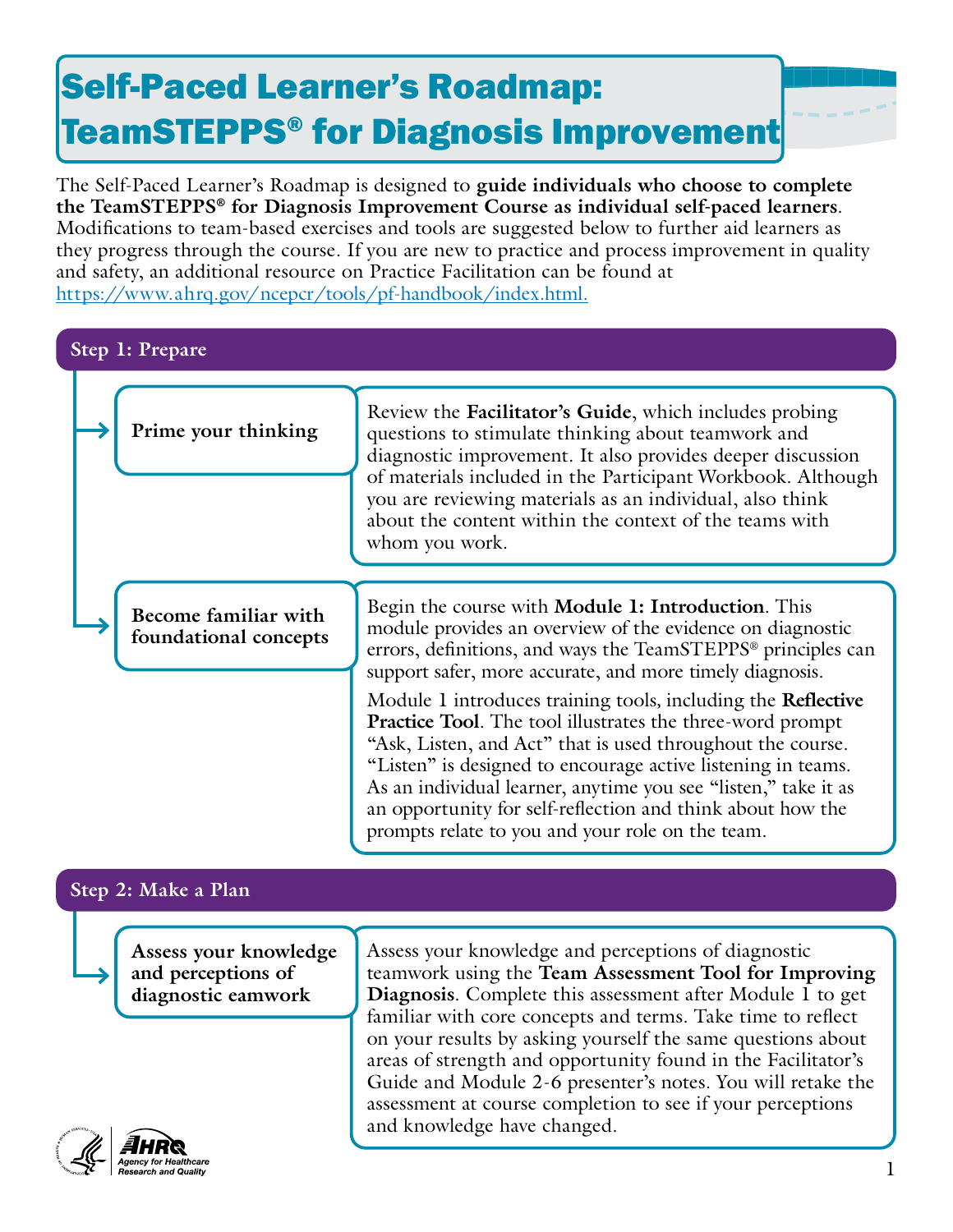|  |  |  | Step 2: Make a Plan |
|--|--|--|---------------------|
|--|--|--|---------------------|

**Set a schedule**

Set a structured study schedule. Make it consistent and short so it is manageable with other responsibilities and competing priorities. As you progress through the learning modules, take notes on ways you will use what you learned or where the concepts covered might be most useful in your work environment.

#### **Step 3: Proceed Through the Course**

**Review learning modules**

For individual learners, it is recommended that you proceed through the modules in order. All of the following modules should be covered, and suggested modifications are provided for places that have team-based exercises:

### **Module 1: Introduction**

## **Module 2: Diagnostic Team Structure**

- Exercise: *What Is My Role in Diagnosis*? Take time to reflect on your role in diagnosis, asking yourself the same questions that are in the Facilitator's Guide and Module 2 presenter's notes for this section
- Exercise: *Who Is on Our Diagnostic Team*? Using this checklist, reflect on all the members of the diagnostic team and how they connect to your role.

### **Module 3: Communication**

#### **Module 4: Leadership**

■ Exercise: *Leader Attributes and Attitudes for Diagnosis*. Take time to review the list of competencies and think about how they affected the trajectory of the Mr. Kane case.

#### **Module 5: Situation Monitoring**

#### **Module 6: Mutual Support**

■ Exercise: *Two-Challenge Rule*. Reflect on a time when you could have used the two-challenge rule or when one of your patients and families could have asserted the rule. How could it have changed the outcome?

**Module 7: Putting It All Together**